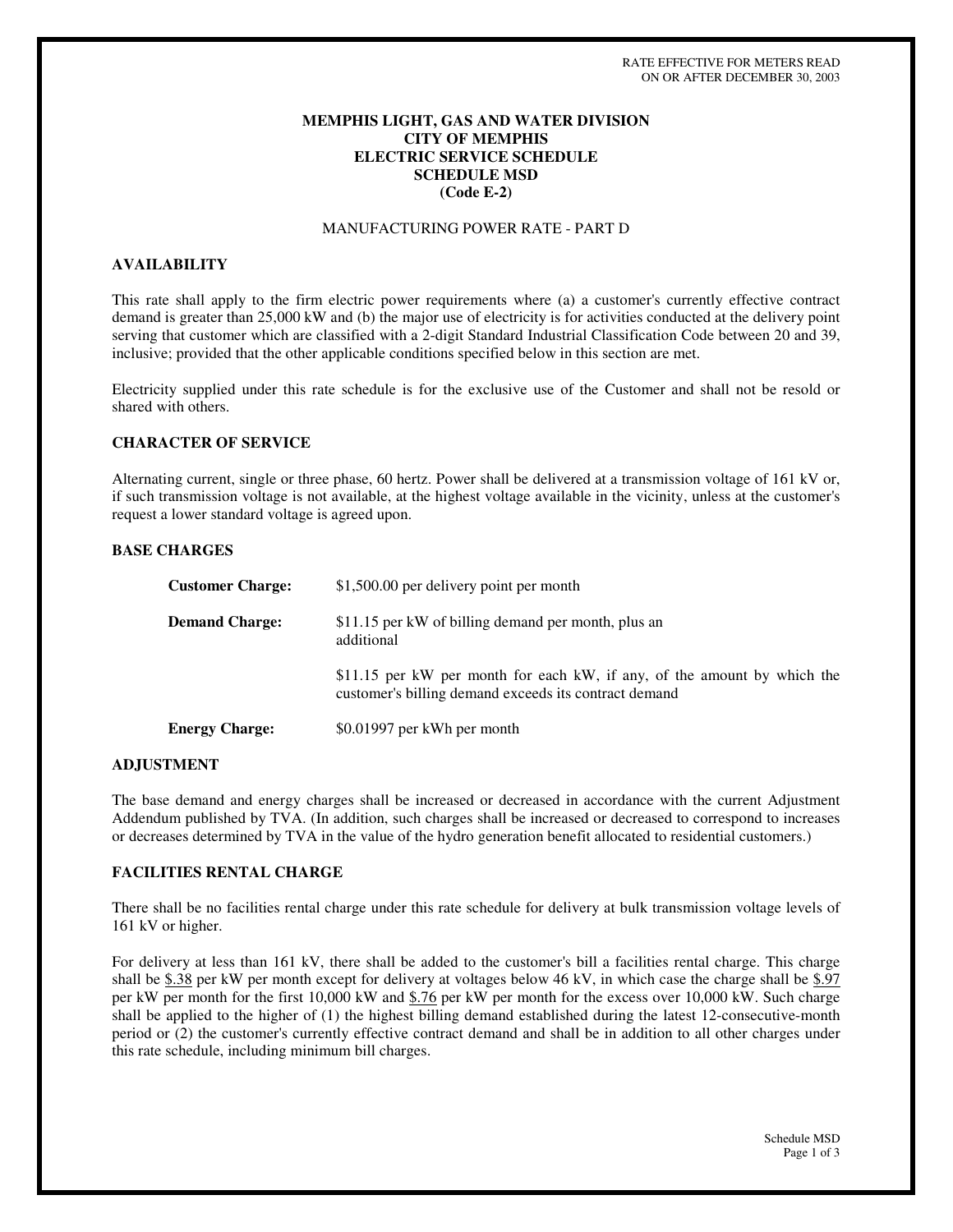## **REACTIVE DEMAND CHARGES**

If the reactive demand (in KVAR) is lagging during the 30-consecutive-minute period beginning or ending on a clock hour of the month in which the customer's highest metered demand occurs, there shall be added to the customer's bill a reactive charge of \$1.46 per KVAR of the amount, if any, by which the reactive demand exceeds 33 percent of such metered demand. If the reactive demand (in KVAR) is leading during the 30 consecutive minute period beginning or ending on a clock hour of the month in which the customer's lowest metered demand (excluding any metered demands which are less than 25 percent of the highest metered demand) occurs, there shall be added to the customer's bill a reactive charge of  $$1.14$  per KVAR of the amount of reactive demand. Such charges shall be in addition to all other charges under this rate schedule, including minimum bill charges.

### **DETERMINATION OF DEMAND**

Division shall meter the demands in kW of all customers served under this rate schedule. The metered demand for any month shall be the highest average during any 30-consecutive-minute period beginning or ending on a clock hour of the month of the load metered in kW, and such amount shall be used as the billing demand, except that the billing demand for any month shall in no case be less than the sum of  $(1)$  30 percent of the first 5,000 kW and  $(2)$  40 percent of the next 20,000 kW and (3) 50 percent of the next 25,000 kW, (4) 60 percent of the next 50,000 kW, (5) 70 percent of the next 100,000 kW, (6) 80 percent of the next 150,000 kW, and (7) 85 percent of all kW in excess of 350,000 kW of the higher of the currently effective contract demand or the highest billing demand established during the preceding 12 months.

## **MINIMUM MONTHLY BILL**

The monthly bill under this rate schedule, excluding any facilities rental charges and any reactive charges, shall not be less than the sum of (1) the base customer charge, (2) the base demand charge, as adjusted (but excluding the additional portion thereof applicable to excess of billing

demand over contract demand) applied to the customer's billing demand, and (3) the base energy charge, as adjusted, applied to the customer's energy takings.

Division may require minimum bills higher than those stated above.

### **CONTRACT REQUIREMENT**

Division shall require contracts for all service provided under this rate schedule. The contract shall be for an initial term of at least 5 years and any renewals or extensions of the initial contract shall be for a term of at least 5 years. The contract shall have provision for termination after the initial term or at any time during the second term upon at least 3 years' written notice. After 10 years of service, any such contract for the renewal or extension of service may provide for termination upon not less than 16 months' notice. The customer shall contract for its maximum requirements, which shall not exceed the amount of power capable of being used by customer, and Division shall not be obligated to supply power in greater amount at any time than the customer's currently effective contract demand. If the customer uses any power other than that supplied by Division under this rate schedule, the contract may include other special provisions. The rate schedule in any power contract shall be subject to adjustment, modification, change, or replacement from time to time as provided under the power contract between Division and TVA.

### **PAYMENT**

Above rates and charges are net. In the event that any bill is not paid on or before the delinquent date shown on bill, there shall be added to the bill an amount equal to 5 percent on the first \$250.00 of the bill plus one percent on any portion of the bill exceeding \$250.00; to any amount remaining unpaid 30 days after the delinquent date of the bill, there shall be added a penalty of one percent, and an additional one percent shall be added at the end of each successive 30-day period until the amount is paid in full.